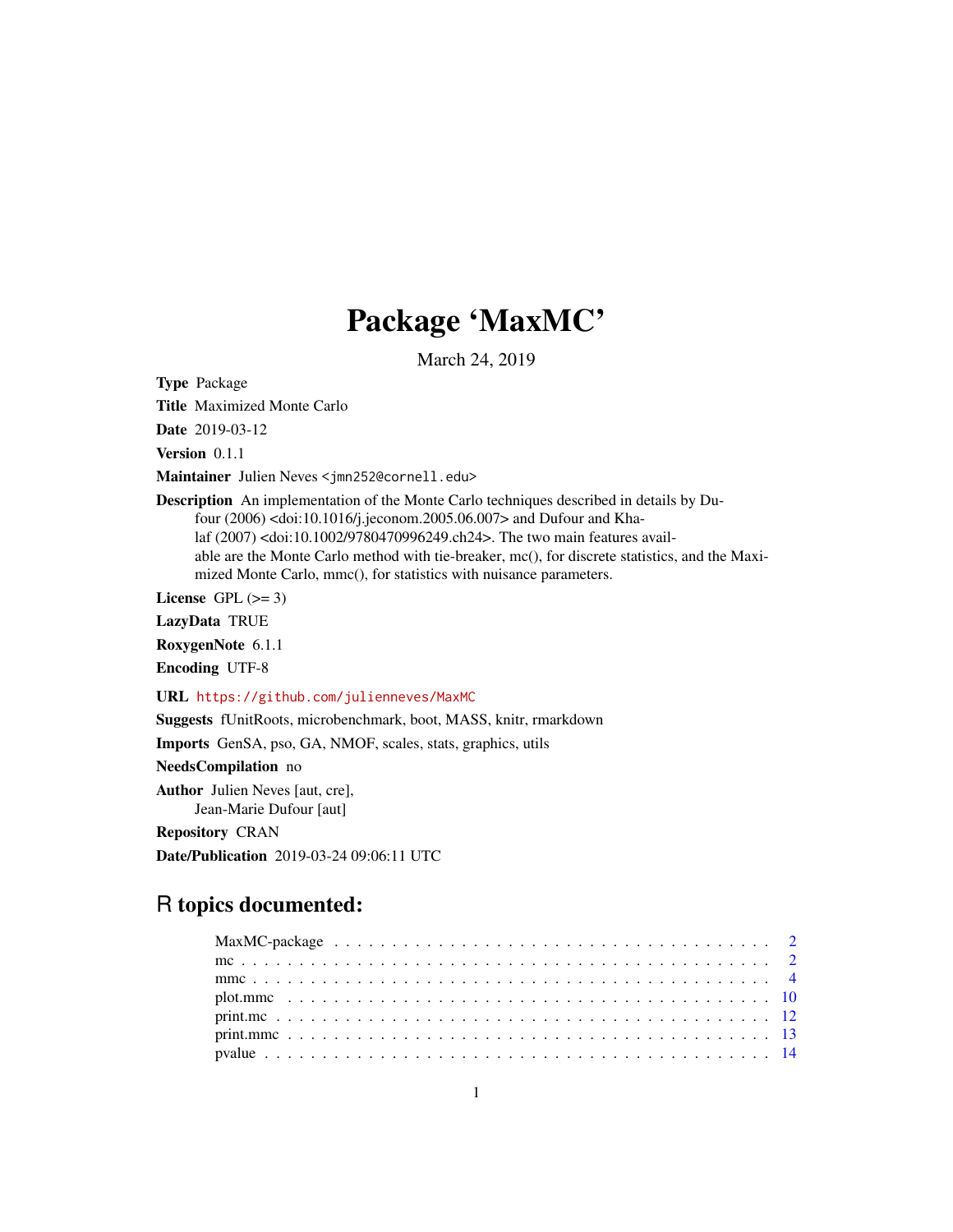#### <span id="page-1-0"></span>**Index** the contract of the contract of the contract of the contract of the contract of the contract of the contract of the contract of the contract of the contract of the contract of the contract of the contract of the co

## **Description**

Functions that implement the Maximized Monte Carlo technique based on Dufour, J.-M. (2006), Monte Carlo Tests with nuisance parameters: A general approach to finite sample inference and nonstandard asymptotics in econometrics. *Journal of Econometrics*, 133(2), 443-447.

The main functions of **MaxMC** are more and [mc](#page-1-1).

#### Author(s)

Julien Neves, jmn252@cornell.edu (Maintainer)

Jean-Marie Dufour, jean-marie.dufour@mcgill.ca

## References

Dufour, J.-M. (2006), Monte Carlo Tests with nuisance parameters: A general approach to finite sample inference and nonstandard asymptotics in econometrics. *Journal of Econometrics*, 133(2), 443-447.

Dufour, J.-M. and Khalaf L. (2003), Monte Carlo Test Methods in Econometrics. in Badi H. Baltagi, ed., *A Companion to Theoretical Econometrics*, Blackwell Publishing Ltd, 494-519.

<span id="page-1-1"></span>mc *Monte Carlo with Tie-Breaker*

#### Description

Find the Monte Carlo (MC) p-value by generating N replications of a statistic.

#### Usage

```
mc(y, statistic, ..., dep = function(y) sample(y, replace = TRUE),N = 99, type = c("geq", "leq", "absolute", "two-tailed"))
```
#### Arguments

| V         | A vector or data frame.                                                                                                                  |
|-----------|------------------------------------------------------------------------------------------------------------------------------------------|
| statistic | A function or a character string that specifies how the statistic is computed. The<br>function needs to input the y and output a scalar. |
| $\cdot$   | Other named arguments for statistic which are passed unchanged each time it is<br>called                                                 |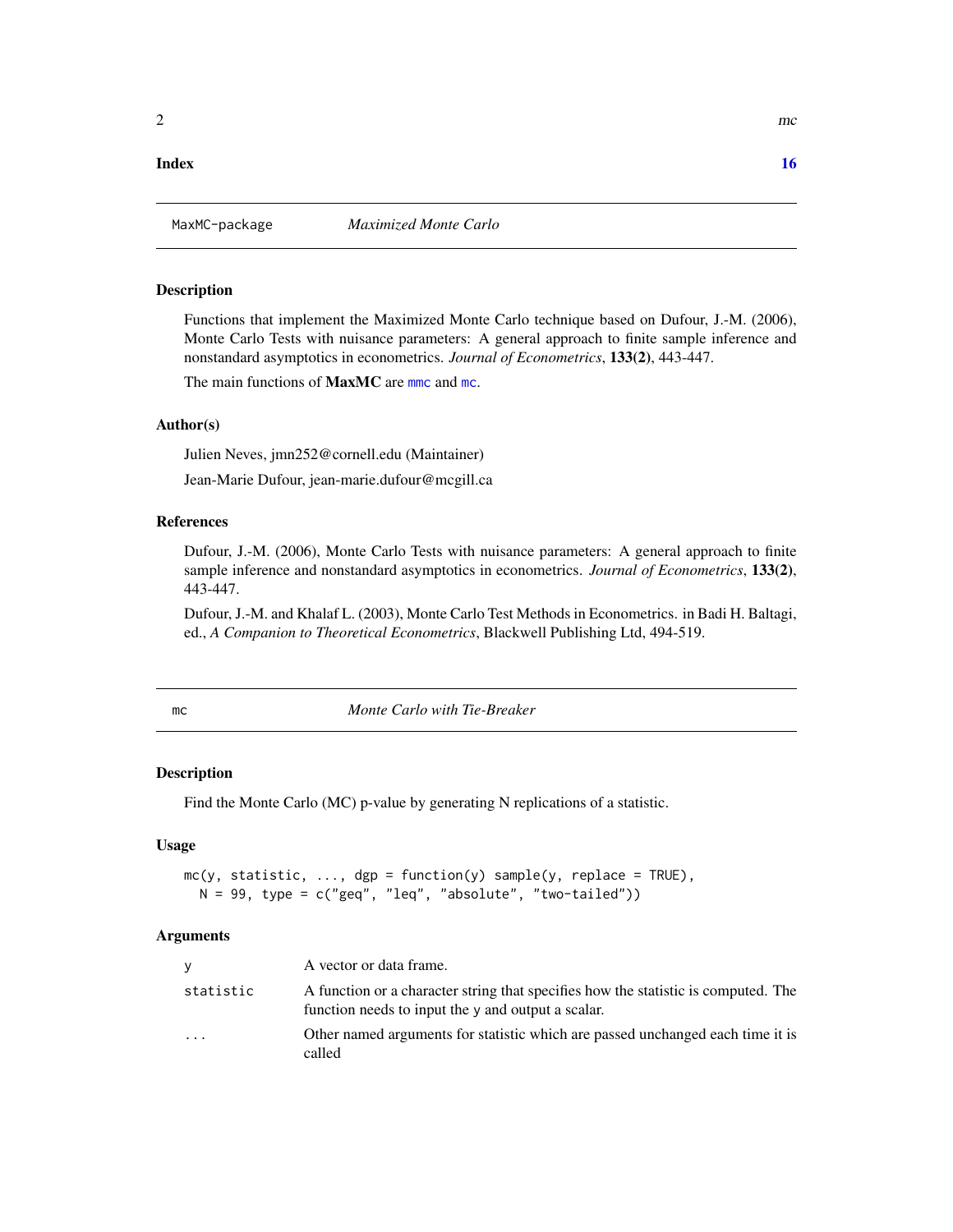<span id="page-2-0"></span>

| dgp  | A function. The function inputs the first argument y and outputs a simulated y.<br>It should represent the data generating process under the null. Default value is<br>the function sample(y, replace = $TRUE$ ), i.e. the bootstrap resampling of y. |
|------|-------------------------------------------------------------------------------------------------------------------------------------------------------------------------------------------------------------------------------------------------------|
|      | An atomic vector. Number of replications of the test statistic.                                                                                                                                                                                       |
| type | A character string. It specifies the type of test the p-value function produces.<br>The possible values are geq, leq, absolute and two-tailed. Default is geq.                                                                                        |

#### Details

The dgp function defined by the user is used to generate new observations in order to compute the simulated statistics.

Then [pvalue](#page-13-1) is applied to the statistic and its simulated values. [pvalue](#page-13-1) computes the p-value by ranking the statistic compared to its simulated values. Ties in the ranking are broken according to a uniform distribution.

We allow for four types of p-value: leq, geq, absolute and two-tailed. For one-tailed test, leq returns the proportion of simulated values smaller than the statistic while geq returns the proportion of simulated values greater than the statistic. For two-tailed test with a symmetric statistic, one can use the absolute value of the statistic and its simulated values to retrieve a two-tailed test (i.e. type = absolute). If the statistic is not symmetric, one can specify the p-value type as two-tailed which is equivalent to twice the minimum of leq and geq.

Ties in the ranking are broken according to a uniform distribution.

#### Value

The returned value is an object of class mc containing the following components:

| S0        | Observed value of statistic.                     |
|-----------|--------------------------------------------------|
| pval      | Monte Carlo p-value of statistic.                |
| y         | Data specified in call.                          |
| statistic | statistic function specified in call.            |
| dgp       | dgp function specified in call.                  |
| N         | Number of replications specified in call.        |
| type      | type of p-value specified in call.               |
| call      | Original call to mmc.                            |
| seed      | Value of . Random. seed at the start of mc call. |

#### References

Dufour, J.-M. (2006), Monte Carlo Tests with nuisance parameters: A general approach to finite sample inference and nonstandard asymptotics in econometrics. *Journal of Econometrics*, 133(2), 443-447.

Dufour, J.-M. and Khalaf L. (2003), Monte Carlo Test Methods in Econometrics. in Badi H. Baltagi, ed., *A Companion to Theoretical Econometrics*, Blackwell Publishing Ltd, 494-519.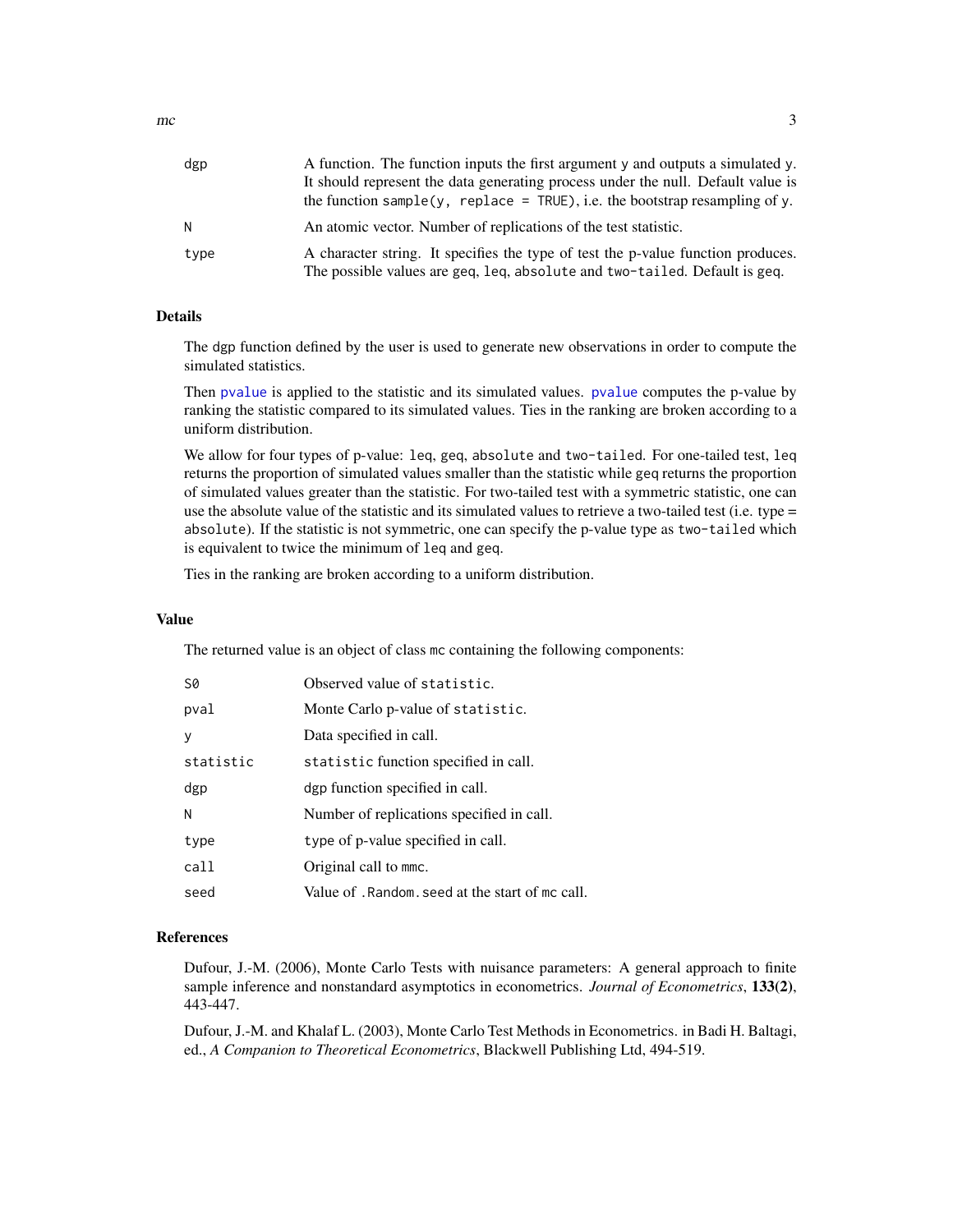<span id="page-3-0"></span>

#### See Also

[mmc](#page-3-1), [pvalue](#page-13-1)

## Examples

```
## Example 1
## Kolmogorov-Smirnov Test using Monte Carlo
# Set seed
set.seed(999)
# Generate sample data
y \leq - \text{rgamma}(8, \text{ shape} = 2, \text{ rate} = 1)# Set data generating process function
dgp \le function(y) rgamma(length(y), shape = 2, rate = 1)
# Set the statistic function to the Kolomogorov-Smirnov test for gamma distribution
statistic <- function(y){
    out \leq ks.test(y, "pgamma", shape = 2, rate = 1)
    return(out$statistic)
}
# Apply the Monte Carlo test with tie-breaker
mc(y, statistic = statistic, dgp = dgp, N = 999, type = "two-tailed")
```
<span id="page-3-1"></span>

mmc *Find the Maximized Monte Carlo (MMC) p-value on a set of nuisance parameters.*

#### Description

The dgp function defined by the user is used to generate new observations in order to compute the simulated statistics.

## Usage

```
mmc(y, statistic, ..., dep = function(y, v) sample(y, replace = TRUE),est = NULL, lower, upper, N = 99, type = c("geq", "leq","absolute", "two-tailed"), method = c("GenSA", "pso", "GA",
  "gridSearch"), control = list(), alpha = NULL, monitor = FALSE)
```
#### Arguments

|           | A vector or data frame.                                                            |
|-----------|------------------------------------------------------------------------------------|
| statistic | A function or a character string that specifies how the statistic is computed. The |
|           | function needs to input the y and output a scalar.                                 |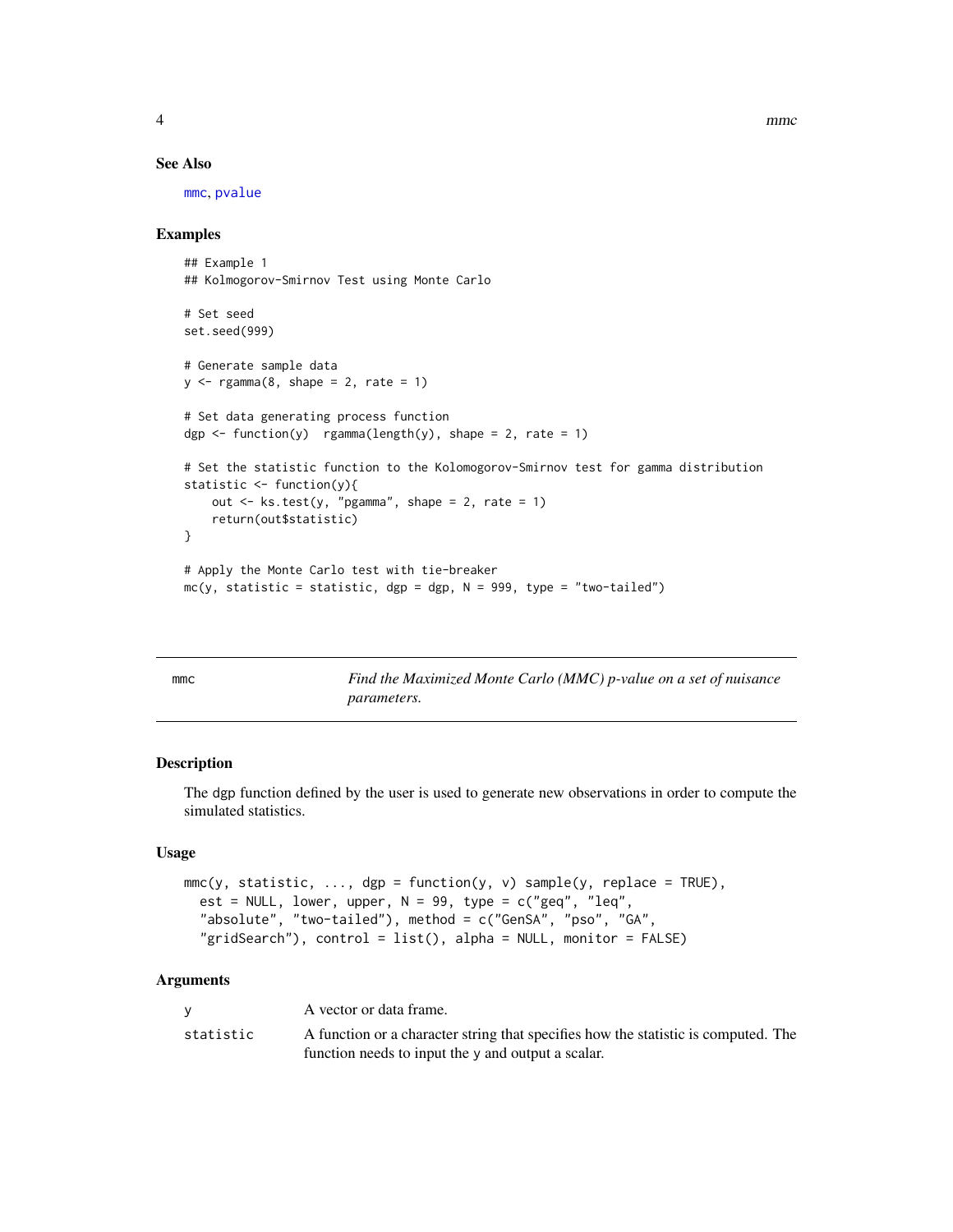<span id="page-4-0"></span> $m$ mmc 5

| .       | Other named arguments for statistic which are passed unchanged each time it is<br>called                                                                                                                                                                                                            |
|---------|-----------------------------------------------------------------------------------------------------------------------------------------------------------------------------------------------------------------------------------------------------------------------------------------------------|
| dgp     | A function. The function inputs the first argument y and a vector of nuisance pa-<br>rameters v and outputs a simulated y. It should represent the data generating pro-<br>cess under the null. Default value is the function sample( $y$ , replace = TRUE),<br>i.e. the bootstrap resampling of y. |
| est     | A vector with length of v. It is the starting point of the algorithm. If est is a<br>consistent estimate of v then mmc will return both the MMC and Local Monte<br>Carlo (LMC). Default is NULL, in which case, default values will be generated<br>automatically.                                  |
| lower   | A vector with length of v. Lower bounds for nuisance parameters under the null.<br>See Details.                                                                                                                                                                                                     |
| upper   | A vector with length of v. Upper bounds for nuisance parameters under the null.<br>See Details.                                                                                                                                                                                                     |
| N       | An atomic vector. Number of replications of the test statistic.                                                                                                                                                                                                                                     |
| type    | A character string. It specifies the type of test the p-value function produces.<br>The possible values are geq, leq, absolute and two-tailed. Default is geq.                                                                                                                                      |
| method  | A character string. Type of algorithm to be used for global optimization. The<br>four available methods are simulated annealing (GenSA), particle swarm (pso),<br>genetic algorithm (GA), and grid search (gridSearch) Default is GenSA,                                                            |
| control | A list. Arguments to be used to control the behavior of the algorithm chosen in<br>method. See controls section for more details.                                                                                                                                                                   |
| alpha   | An atomic vector. If mmc finds a p-value over alpha, then the algorithm will<br>stop. This is particularly useful if we are only looking at testing a hypothesis at<br>a particular level. Default is NULL.                                                                                         |
| monitor | A logical. If set to TRUE, then the p-values at every iteration and the cumulative<br>maximum p-value are plotted on a graphical device. Default is FALSE.                                                                                                                                          |

## Details

Then [pvalue](#page-13-1) is applied to the statistic and its simulated values.[pvalue](#page-13-1) computes the p-value by ranking the statistic compared to its simulated values. Ties in the ranking are broken according to a uniform distribution.

We allow for four types of p-value: leq, geq, absolute and two-tailed. For one-tailed test, leq returns the proportion of simulated values smaller than the statistic while geq returns the proportion of simulated values greater than the statistic. For two-tailed test with a symmetric statistic, one can use the absolute value of the statistic and its simulated values to retrieve a two-tailed test (i.e. type = absolute). If the statistic is not symmetric, one can specify the p-value type as two-tailed which is equivalent to twice the minimum of leq and geq.

Ties in the ranking are broken according to a uniform distribution.

Usually, to ensure that the MMC procedure is exact, lower and upper must be set such that any theoretically possible values for the nuisance parameters under the null are covered. This can be computationally expansive.

Alternatively, the consistent set estimate MMC method (CSEMMC) which is applicable when a consistent set estimator of the nuisance parameters is available can be used. If such set is available,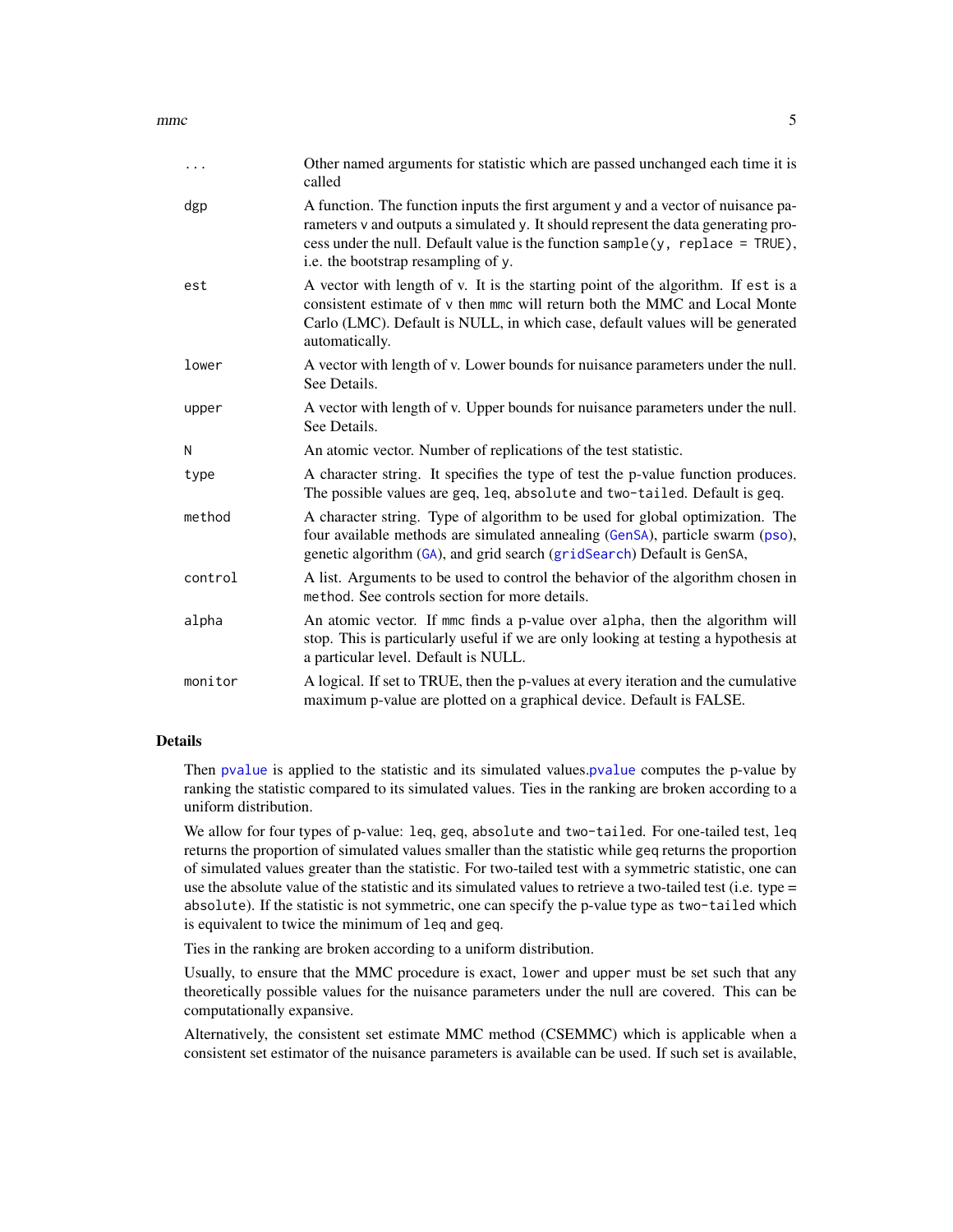<span id="page-5-0"></span>by setting lower and upper accordingly, mmc will yield an asymptotically justified version of the MMC procedure.

One version of this procedure is the Two-stage constrained maximized Monte Carlo test, where first a confidence set of level  $1 - \alpha_1$  for the nuisance parameters is obtained and then the MMC with confidence level  $\alpha_2$  is taken over this particular set. This procedure yields a conservative test with level  $\alpha = \alpha_1 + \alpha_2$ . Note that we generally advise against using asymptotic Wald-type confidence intervals based on their poor performance. Instead, it is simply best to build confidence set using problem-specific tools.

#### Value

The returned value is an object of class mmc containing the following components:

| S0         | Observed value of statistic.                                                                                 |
|------------|--------------------------------------------------------------------------------------------------------------|
| pval       | Maximized Monte Carlo p-value of statistic under null.                                                       |
| y          | Data specified in call.                                                                                      |
| statistic  | statistic function specified in call.                                                                        |
| dgp        | dgp function specified in call.                                                                              |
| est        | est vector if specified in call.                                                                             |
| lower      | lower vector if specified in call.                                                                           |
| upper      | upper vector if specified in call.                                                                           |
| N          | Number of replications specified in call.                                                                    |
| type       | type of p-value specified in call.                                                                           |
| method     | method specified in call.                                                                                    |
| call       | Original call to mmc.                                                                                        |
| seed       | Value of . Random, seed at the start of mmc call.                                                            |
| 1mc        | If par is specified, it returns an object of class mc corresponding to the Local<br>Monte Carlo test.        |
| opt_result | An object returning the optimization results.                                                                |
| rejection  | If alpha is specified, it returns a vector specifying whether the hypothesis was<br>rejected at level alpha. |

#### Controls

#### Controls - [GenSA](#page-0-0):

maxit Integer. Maximum number of iterations of the algorithm. Defaults to 1000.

- nb.stop.improvement Integer. The program will stop when there is no any improvement in nb.stop.improvement steps. Defaults to 25
- smooth Logical.TRUE when the objective function is smooth, or differentiable almost everywhere in the region of par, FALSE otherwise. Default value is TRUE.

max.call Integer. Maximum number of call of the objective function. Default is set to 1e7.

max.time Numeric. Maximum running time in seconds.

temperature Numeric. Initial value for temperature.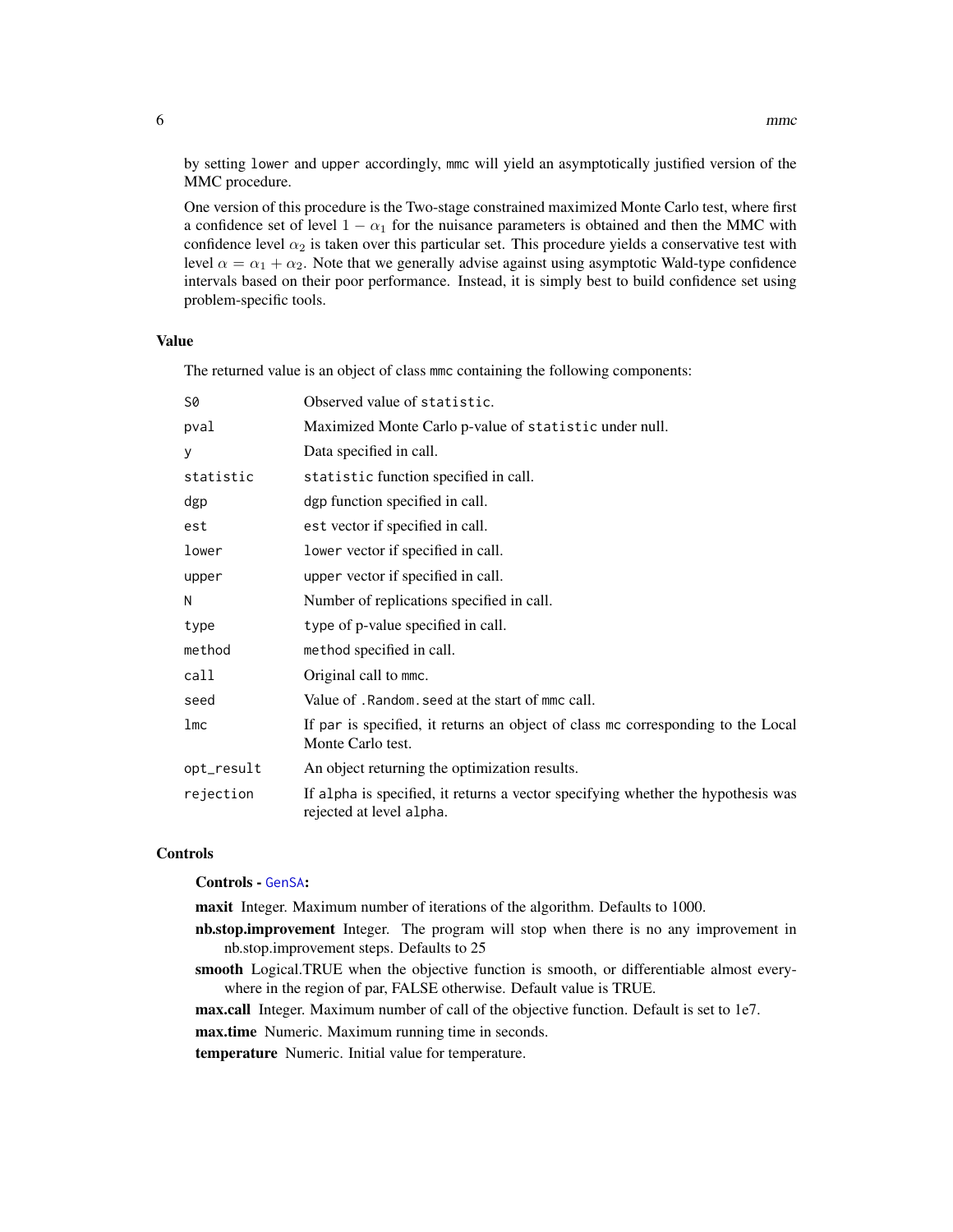<span id="page-6-0"></span>visiting.param Numeric. Parameter for visiting distribution.

acceptance.param Numeric. Parameter for acceptance distribution.

simple.function Logical. FALSE means that the objective function has only a few local minima. Default is FALSE which means that the objective function is complicated with many local minima.

#### Controls - [psoptim](#page-0-0):

maxit The maximum number of iterations. Defaults to 1000.

- maxf The maximum number of function evaluations (not considering any performed during numerical gradient computation). Defaults to Inf.
- reltol The tolerance for restarting. Once the maximal distance between the best particle and all other particles is less than reltol\*d the algorithm restarts. Defaults to 0 which disables the check for restarting.
- s The swarm size. Defaults to floor(10+2\*sqrt(length(par))) unless type is "SPSO2011" in which case the default is 40.
- k The exponent for calculating number of informants. Defaults to 3.
- p The average percentage of informants for each particle. A value of 1 implies that all particles are fully informed. Defaults to  $1-(1-1/s)^{k}$ .
- w The exploitation constant. A vector of length 1 or 2. If the length is two, the actual constant used is gradially changed from  $w[1]$  to  $w[2]$  as the number of iterations or function evaluations approach the limit provided. Defaults to 1/(2\*log(2)).
- c.p The local exploration constant. Defaults to .5+log(2).
- c.g The global exploration constant. Defaults to .5+log(2).
- d The diameter of the search space. Defaults to the euclidean distance between upper and lower.
- v.max The maximal (euclidean) length of the velocity vector. Defaults to NA which disables clamping of the velocity. However, if specified the actual clamping of the length is v.max\*d.
- rand.order Logical; if TRUE the particles are processed in random order. If vectorize is TRUE then the value of rand.order does not matter. Defaults to TRUE.
- max.restart The maximum number of restarts. Defaults to Inf.
- maxit.stagnate The maximum number of iterations without improvement. Defaults to 25
- vectorize Logical; if TRUE the particles are processed in a vectorized manner. This reduces the overhead associated with iterating over each particle and may be more time efficient for cheap function evaluations. Defaults to TRUE.
- type Character vector which describes which reference implementation of SPSO is followed. Can take the value of "SPSO2007" or "SPSO2011". Defaults to "SPSO2007".

#### Controls - [GA](#page-0-0):

popSize the population size.

- pcrossover the probability of crossover between pairs of chromosomes. Typically this is a large value and by default is set to 0.8.
- pmutation the probability of mutation in a parent chromosome. Usually mutation occurs with a small probability, and by default is set to 0.1.
- updatePop a logical defaulting to FALSE. If set at TRUE the first attribute attached to the value returned by the user-defined fitness function is used to update the population. Be careful though, this is an experimental feature!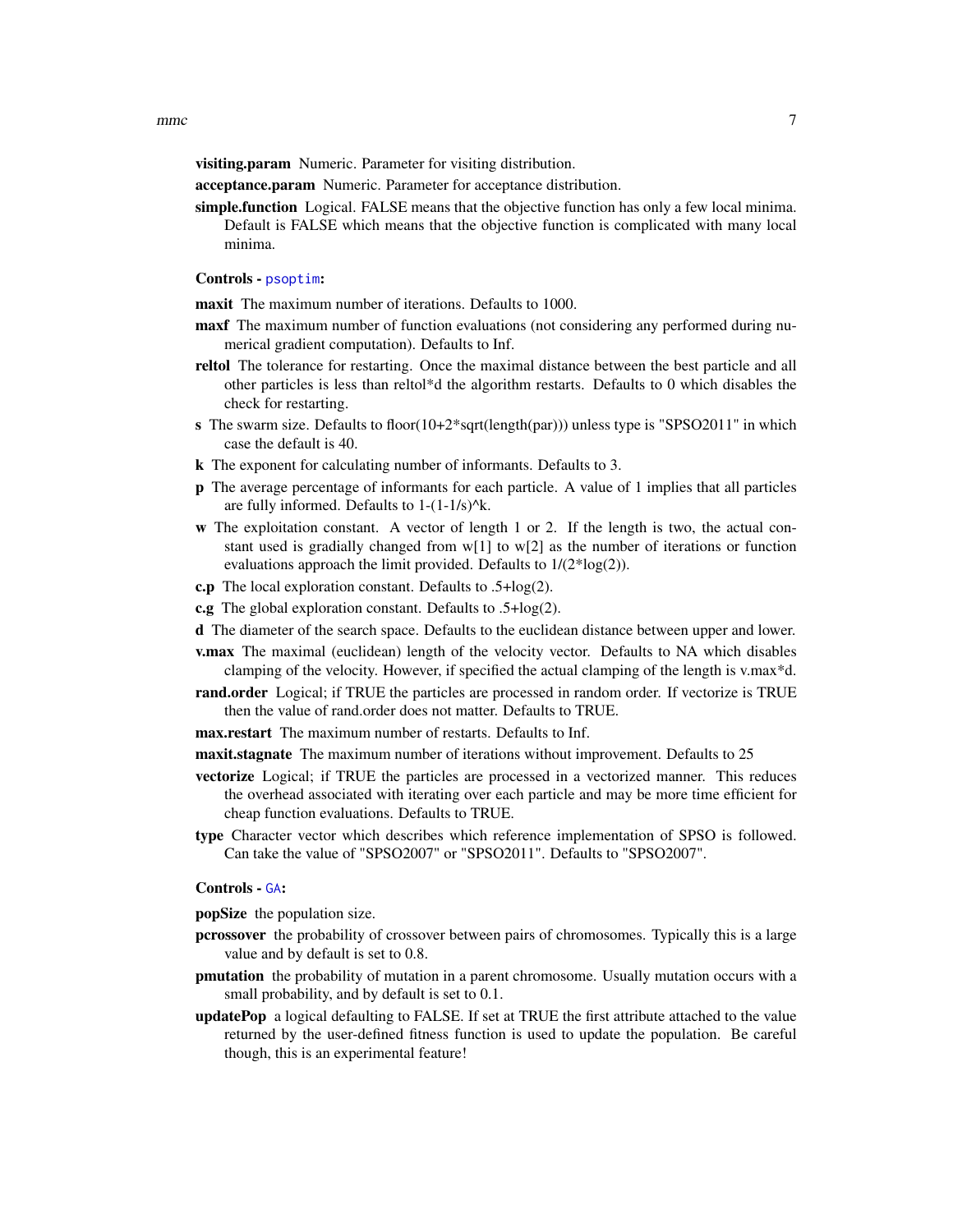- <span id="page-7-0"></span>postFitness a user-defined function which, if provided, receives the current ga-class object as input, performs post fitness-evaluation steps, then returns an updated version of the object which is used to update the GA search. Be careful though, this is an experimental feature!
- maxiter the maximum number of iterations to run before the GA search is halted.
- run the number of consecutive generations without any improvement in the best fitness value before the GA is stopped.
- optim a logical defaulting to FALSE determining whether or not a local search using generalpurpose optimisation algorithms should be used. See argument optimArgs for further details and finer control.
- optimArgs a list controlling the local search algorithm with the following components:
	- method a string specifying the general-purpose optimisation method to be used, by default is set to "L-BFGS-B". Other possible methods are those reported in [optim](#page-0-0).
	- poptim a value in the range [0,1] specifying the probability of performing a local search at each iteration of GA (default 0.1).
	- pressel a value in the range [0,1] specifying the pressure selection (default 0.5). The local search is started from a random solution selected with probability proportional to fitness. High values of pressel tend to select the solutions with the largest fitness, whereas low values of pressel assign quasi-uniform probabilities to any solution.
	- control a list of control parameters. See 'Details' section in [optim](#page-0-0).
- keepBest a logical argument specifying if best solutions at each iteration should be saved in a slot called bestSol. See ga-class.
- parallel a logical argument specifying if parallel computing should be used (TRUE) or not (FALSE, default) for evaluating the fitness function. This argument could also be used to specify the number of cores to employ; by default, this is taken from detectCores. Finally, the functionality of parallelization depends on system OS: on Windows only 'snow' type functionality is available, while on Unix/Linux/Mac OSX both 'snow' and 'multicore' (default) functionalities are available.

## Controls - [gridSearch](#page-0-0):

- n the number of levels. Default is 10.
- printDetail print information on the number of objective function evaluations
- method can be loop (the default), multicore or snow. See Details.
- mc.control a list containing settings that will be passed to mclapply if method is multicore. Must be a list of named elements; see the documentation of mclapply in parallel.
- cl default is NULL. If method snow is used, this must be a cluster object or an integer (the number of cores).
- keepNames logical: should the names of levels be kept?
- asList does fun expect a list? Default is FALSE

#### References

Dufour, J.-M. (2006), Monte Carlo Tests with nuisance parameters: A general approach to finite sample inference and nonstandard asymptotics in econometrics. *Journal of Econometrics*, 133(2), 443-447.

Dufour, J.-M. and Khalaf L. (2003), Monte Carlo Test Methods in Econometrics. in Badi H. Baltagi, ed., *A Companion to Theoretical Econometrics*, Blackwell Publishing Ltd, 494-519.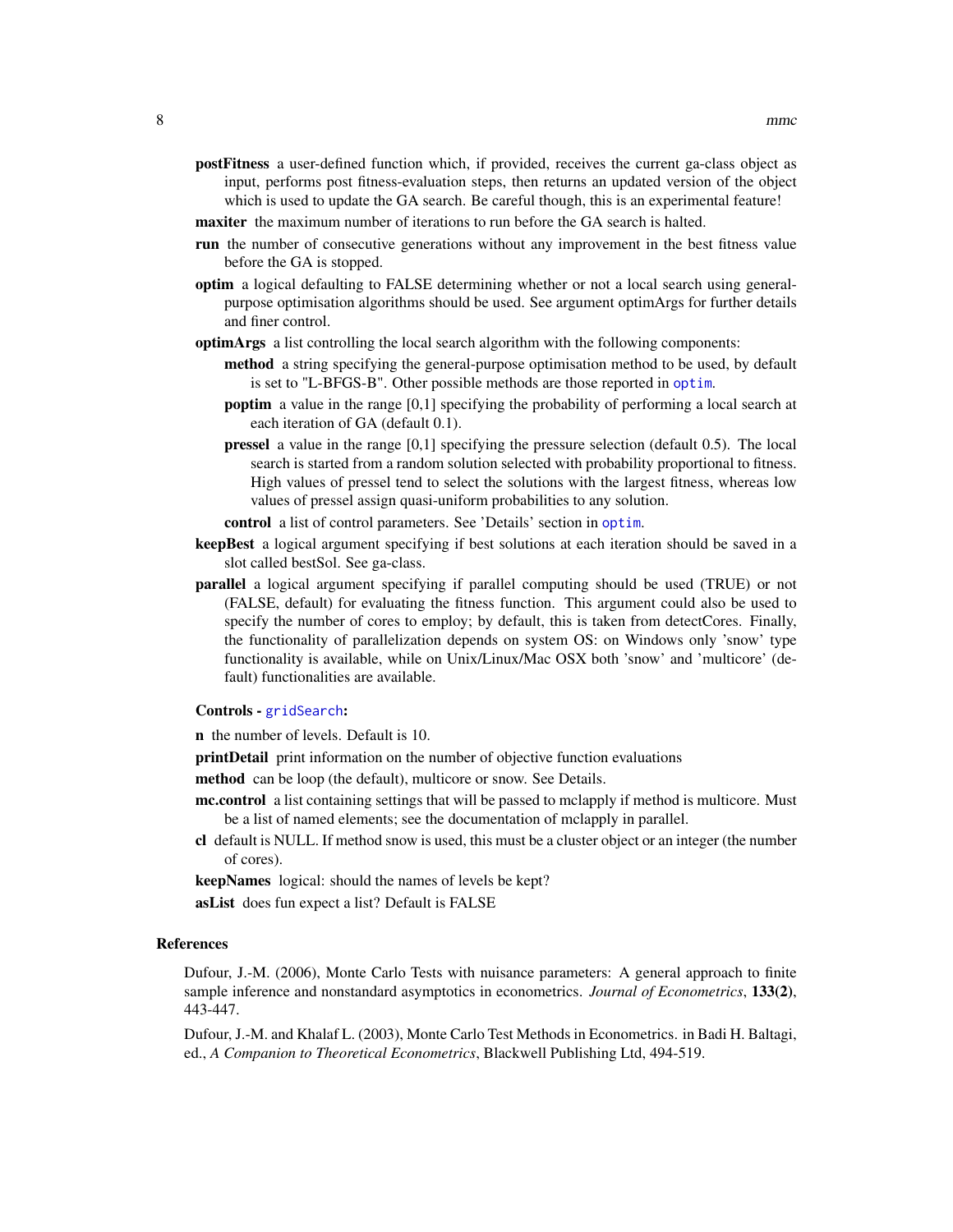#### <span id="page-8-0"></span>mmc 9

Y. Xiang, S. Gubian. B. Suomela, J. Hoeng (2013). Generalized Simulated Annealing for Efficient Global Optimization: the GenSA Package for R. *The R Journal*, Volume 5/1, June 2013. URL <https://journal.r-project.org/>.

Claus Bendtsen. (2012). pso: Particle Swarm Optimization. R package version 1.0.3. [https:](https://CRAN.R-project.org/package=pso) [//CRAN.R-project.org/package=pso](https://CRAN.R-project.org/package=pso)

Luca Scrucca (2013). GA: A Package for Genetic Algorithms in R. *Journal of Statistical Software*, 53(4), 1-37. URL <http://www.jstatsoft.org/v53/i04/>.

Luca Scrucca (2016). On some extensions to GA package: hybrid optimisation, parallelisation and islands evolution. Submitted to *R Journal*. Pre-print available at arXiv URL [http://arxiv.org/](http://arxiv.org/abs/1605.01931) [abs/1605.01931](http://arxiv.org/abs/1605.01931).

Manfred Gilli (2011), Dietmar Maringer and Enrico Schumann. Numerical Methods and Optimization in Finance. *Academic Press*.

#### See Also

[mc](#page-1-1), [pvalue](#page-13-1)

```
## Example 1
## Exact Unit Root Test
library(fUnitRoots)
# Set seed
set.seed(123)
# Generate an AR(2) process with phi = (-1.5, 0.5), and n = 25
y \le filter(rnorm(25), c(-1.5, 0.5), method = "recursive")
# Set bounds for the nuisance parameter v
lower <-1upper <-1# Set the function to generate an AR(2) integrated process
dgp \leq function(y, v) {
    ran.y <- filter(rnorm(length(y)), c(1-v,v), method = "recursive")
}
# Set the Augmented-Dicky Fuller statistic
statistic \leq function(y){
    out <- suppressWarnings(adfTest(y, lags = 2, type = "nc"))
    return(out@test$statistic)
}
# Apply the mmc procedure
mmc(y, statistic = statistic, dp = dgp, lower = lower,upper = upper, N = 99, type = "leq", method = "GenSA",
   control = list(max.time = 2)
```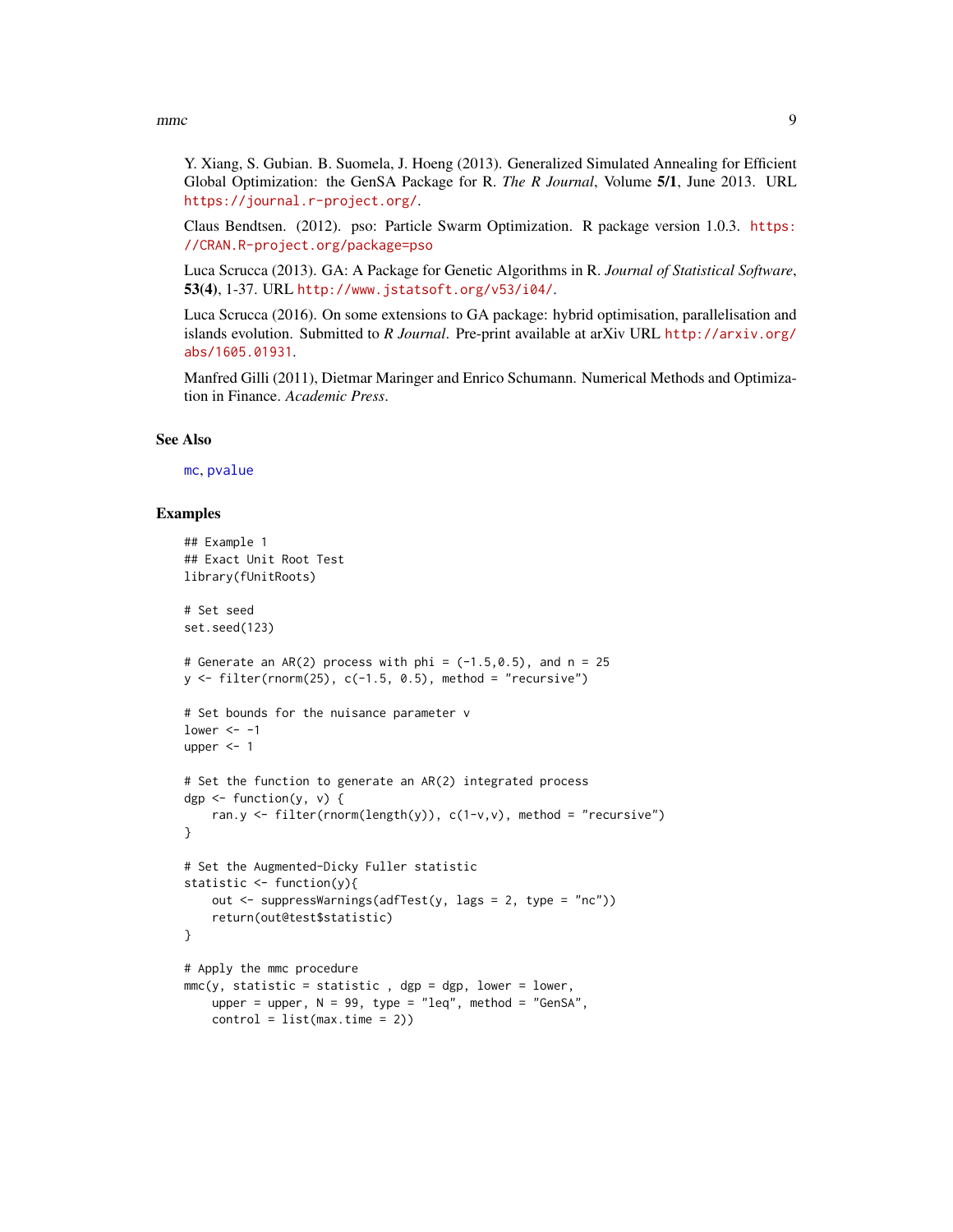```
## Example 2
## Behrens-Fisher Problem
library(MASS)
# Set seed
set.seed(123)
# Generate sample x1 \sim N(0,1) and x2 \sim N(0,4)x1 \le - rnorm(15, mean = 0, sd = 1)
x2 \le - rnorm(25, mean = 0, sd = 2)
data <- list(x1 = x1, x2 = x2)
# Fit a normal distribution on x1 and x2 using maximum likelihood
fit1 <- fitdistr(x1, "normal")
fit2 <- fitdistr(x2, "normal")
# Extract the estimate for the nuisance parameters v = (sd_1, sd_2)est <- c(fit1$estimate["sd"], fit2$estimate["sd"])
# Set the bounds of the nuisance parameters equal to the 99% CI
lower <- est - 2.577 * c(fit2$sd["sd"], fit1$sd["sd"])
upper <- est + 2.577 * c(fit2$sd["sd"], fit1$sd["sd"])
# Set the function for the DGP under the null (i.e. two population means are equal)
dgp <- function(data, v) {
    x1 \leftarrow \text{norm}(\text{length}(\text{data} x1), \text{ mean } = 0, \text{ sd } = v[1])x2 \le rnorm(length(data$x2), mean = 0, sd = v[2])
    return(list(x1 = x1, x2 = x2))
}
# Set the statistic function to Welch's t-test
welch <- function(data) {
    test <- t.test(data$x2, data$x1)
    return(test$statistic)
}
# Apply Welch's t-test
t.test(data$x2, data$x1)
# Apply the mmc procedure
mmc(y = data, statistic = Welch, dgp = dgp, est = est,lower = lower, upper = upper, N = 99, type = "absolute",
    method = "pso")
```
<span id="page-9-0"></span>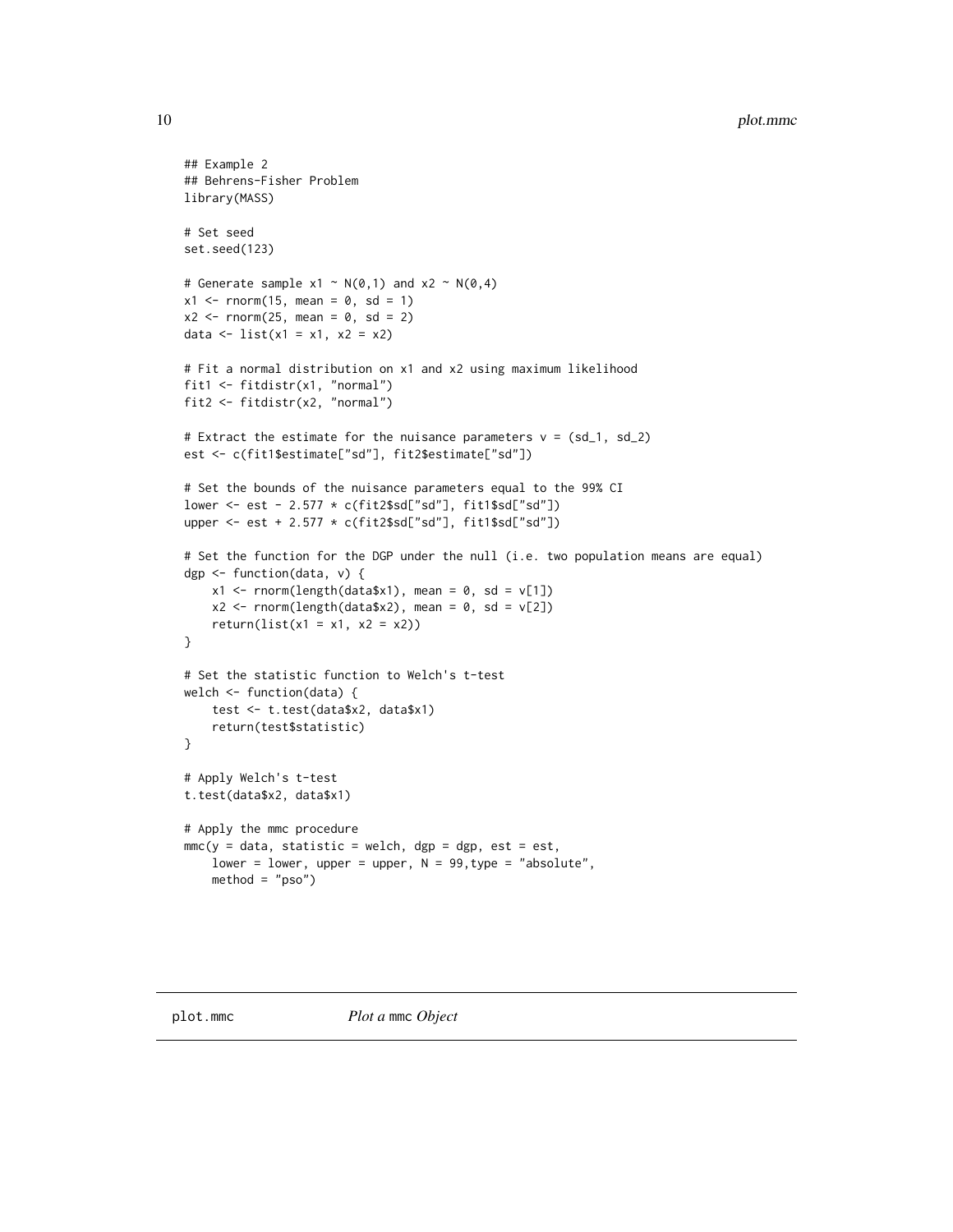#### <span id="page-10-0"></span>plot.mmc and 11

#### Description

The plot() method for objects of the class mmc gives a plot of the best and current p-value found during the iterations of mmc.

#### Usage

## S3 method for class 'mmc'  $plot(x, \ldots)$ 

## Arguments

|   | An object of class mmc.                                                    |
|---|----------------------------------------------------------------------------|
| . | Arguments to be passed to methods, such as graphical parameters (see par). |

## Value

The mmc object is returned invisibly.

```
## Example
library(fUnitRoots)
# Set seed
set.seed(123)
# Generate an AR(2) process with phi = (-1.5, 0.5), and n = 25
y \le fitter(rnorm(25), c(-1.5, 0.5), method = "recursive")# Set bounds for the nuisance parameter v
lower <-1upper <-1# Set the function to generate an AR(2) integrated process
dgp \leq function(y, v) {
   ran.y <- filter(rnorm(length(y)), c(1-v,v), method = "recursive")
}
# Set the Augmented-Dicky Fuller statistic
statistic <- function(y){
   out <- suppressWarnings(adfTest(y, lags = 2, type = "nc"))
    return(out@test$statistic)
}
# Apply the mmc procedure
est \leq mmc(y, statistic = statistic, dgp = dgp, lower = lower,
           upper = upper, N = 99, type = "leq", method = "GenSA",
           control = list(max.time = 2)# Plot result of object of class 'mmc'
plot(est)
```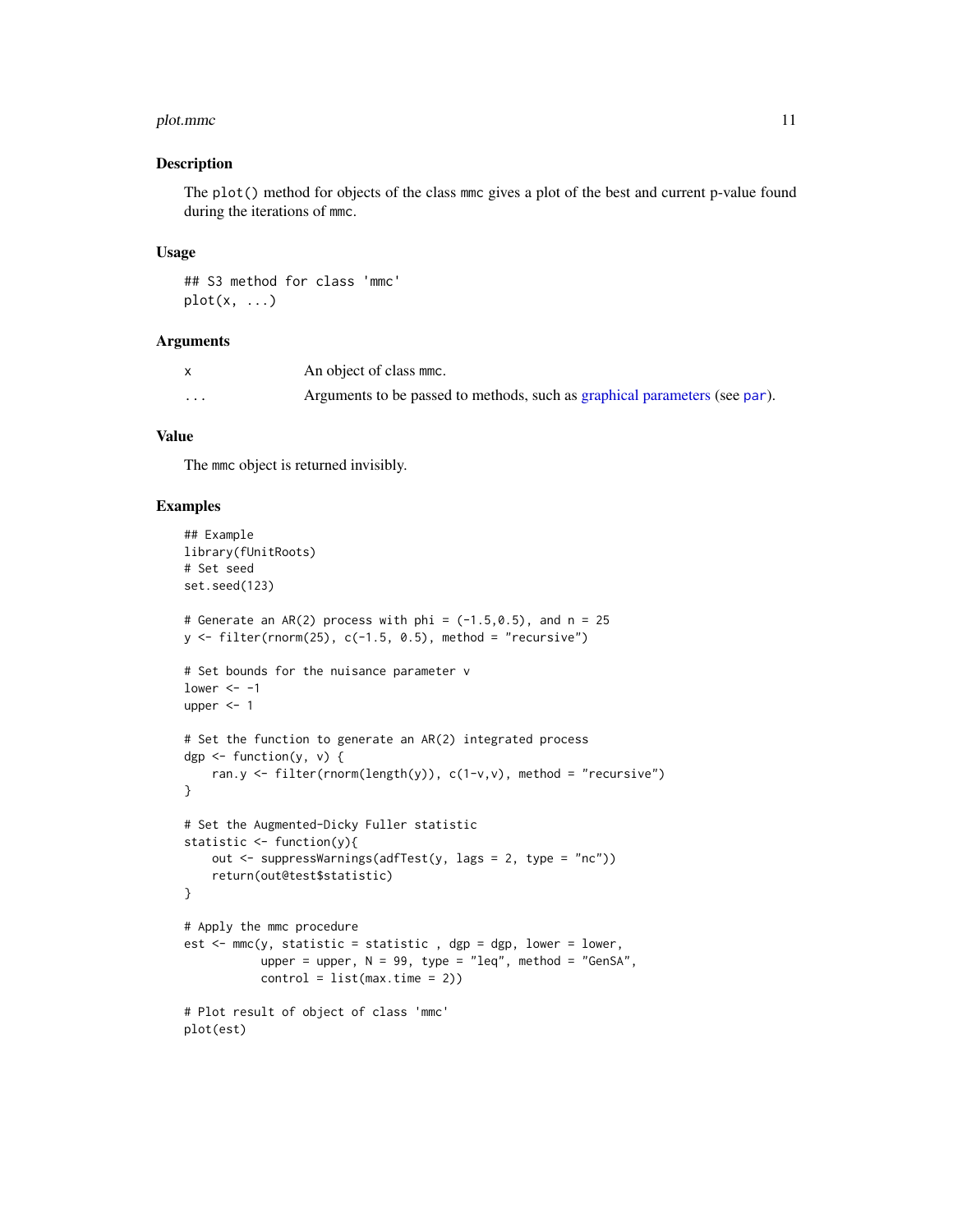<span id="page-11-0"></span>

#### Description

This is a method for the function print() for objects of the class mc.

## Usage

```
## S3 method for class 'mc'
print(x, digits = getOption("digits"), ...)
```
## Arguments

| X       | an object used to select a method.                               |
|---------|------------------------------------------------------------------|
| digits  | minimal number of <i>significant</i> digits, see print, default. |
| $\cdot$ | further arguments passed to or from other methods.               |

## Value

The mc object is returned invisibly.

```
## Example
# Set seed
set.seed(999)
# Generate sample data
y \leq - \text{rgamma}(8, \text{ shape} = 2, \text{ rate} = 1)# Set data generating process function
dgp \le function(y) rgamma(length(y), shape = 2, rate = 1)
# Set the statistic function to the Kolomogorov-Smirnov test for gamma distribution
statistic <- function(y){
    out <- ks.test(y, "pgamma", shape = 2, rate = 1)
    return(out$statistic)
}
# Apply the Monte Carlo test with tie-breaker
est \leq mc(y, statistic = statistic, dgp = dgp, N = 999, type = "two-tailed")
# Print result of object of class 'mc'
print(est)
```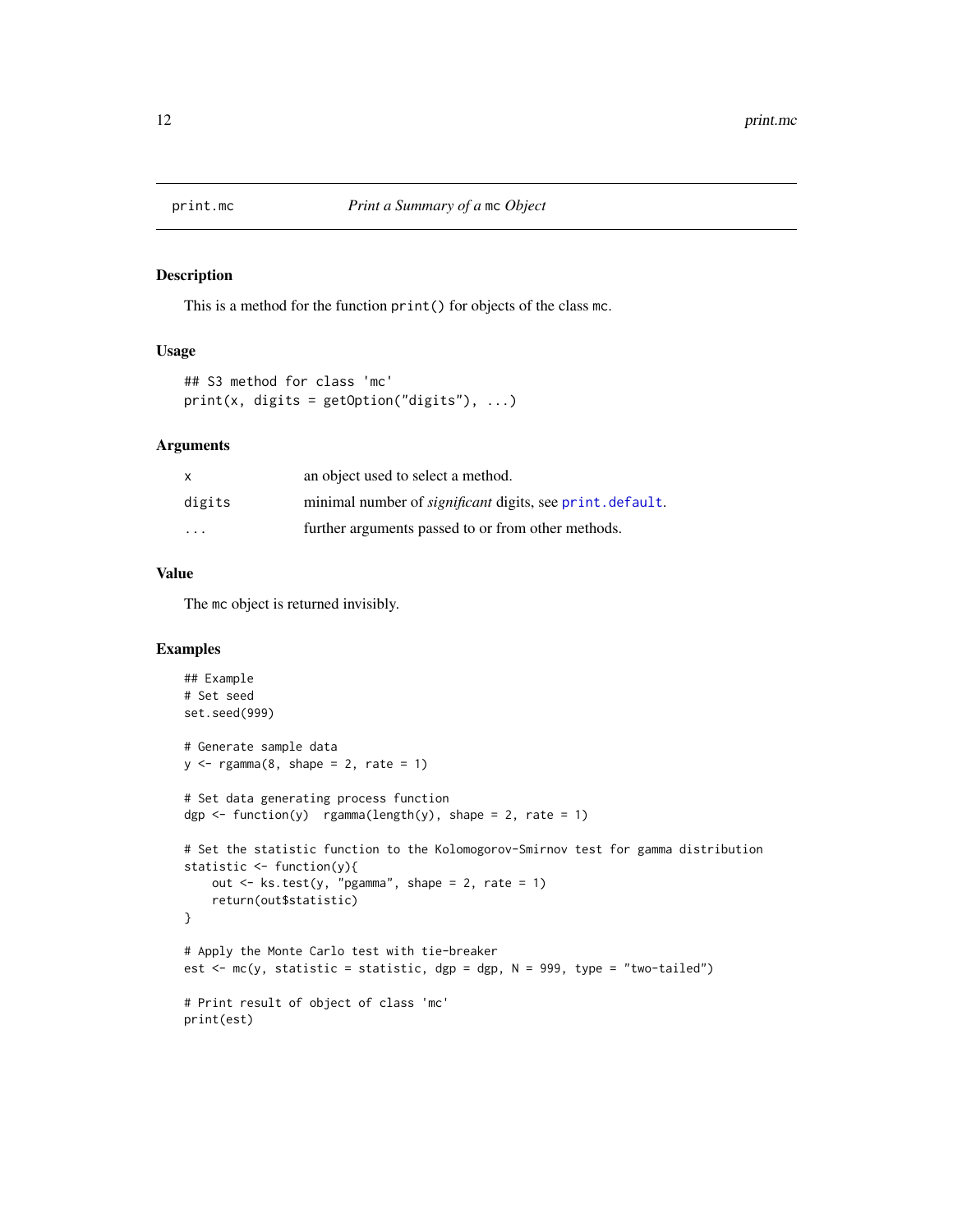<span id="page-12-0"></span>

#### Description

This is a method for the function print() for objects of the class mmc.

#### Usage

```
## S3 method for class 'mmc'
print(x, \text{ digits} = getOption("digits"), ...)
```
#### Arguments

| $\mathsf{x}$            | an object used to select a method.                              |
|-------------------------|-----------------------------------------------------------------|
| digits                  | minimal number of <i>significant</i> digits, see print.default. |
| $\cdot$ $\cdot$ $\cdot$ | further arguments passed to or from other methods.              |

## Value

The mmc object is returned invisibly.

```
## Example
library(fUnitRoots)
# Set seed
set.seed(123)
# Generate an AR(2) process with phi = (-1.5, 0.5), and n = 25
y \le filter(rnorm(25), c(-1.5, 0.5), method = "recursive")
# Set bounds for the nuisance parameter v
lower <-1upper <- 1
# Set the function to generate an AR(2) integrated process
dgp \leq function(y, v) {
    ran.y <- filter(rnorm(length(y)), c(1-v,v), method = "recursive")
}
# Set the Augmented-Dicky Fuller statistic
statistic <- function(y){
    out <- suppressWarnings(adfTest(y, lags = 2, type = "nc"))
    return(out@test$statistic)
}
# Apply the mmc procedure
est \leq mmc(y, statistic = statistic, dgp = dgp, lower = lower,
```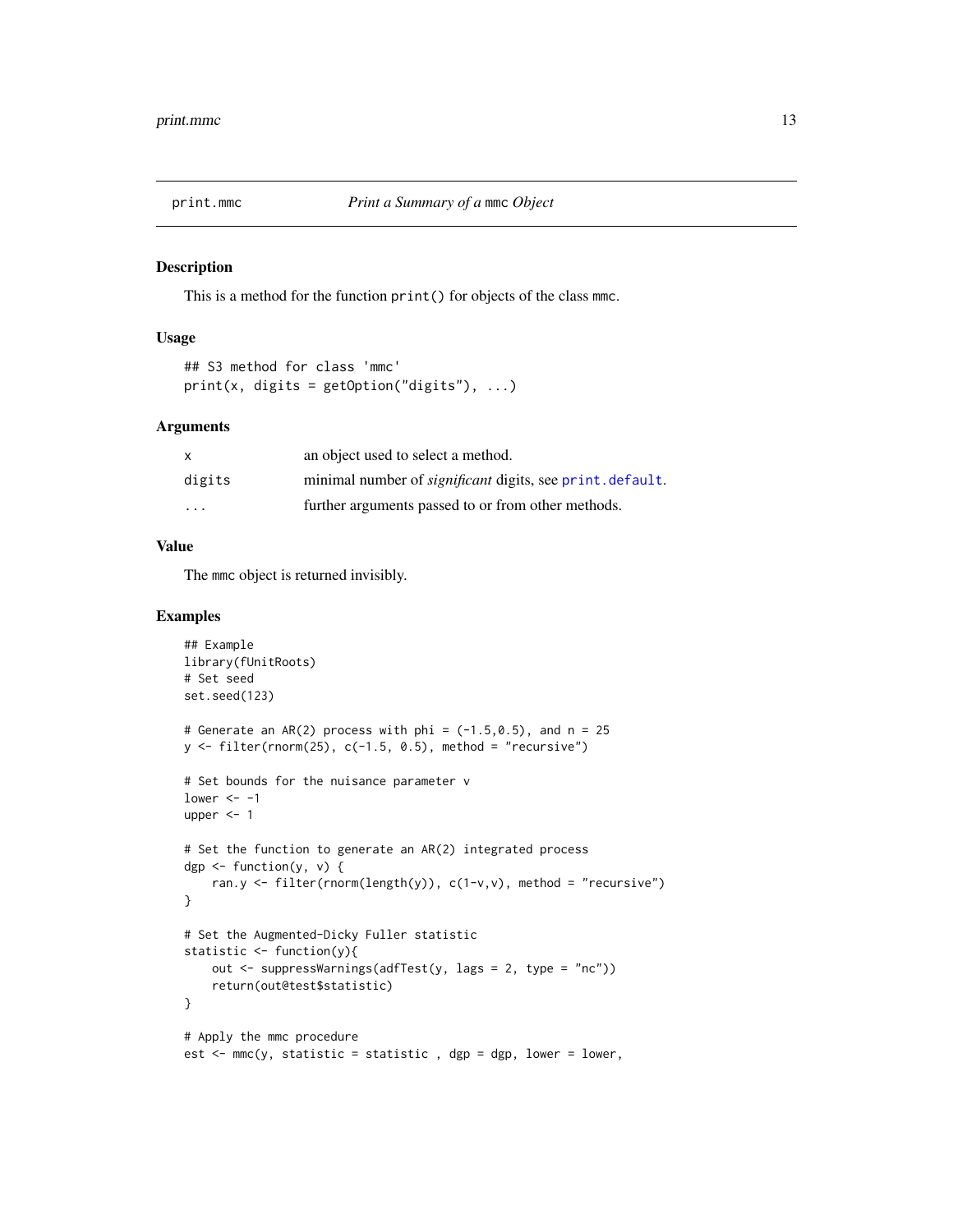```
upper = upper, N = 99, type = "leq", method = "GenSA",
           control = list(max.time = 2)# Print result of object of class 'mmc'
print(est)
```
<span id="page-13-1"></span>

pvalue *p-value Function*

## **Description**

Computes the p-value of the statistic by computing its rank compared to its simulated values.

#### Usage

pvalue(S0, S, type = c("geq", "leq", "absolute", "two-tailed"))

#### Arguments

| S0   | An atomic vector. Value of the test statistic applied to the data.                                                                                             |
|------|----------------------------------------------------------------------------------------------------------------------------------------------------------------|
| S.   | A vector. It consists of replications of the test statistic. S must have length<br>greater than one.                                                           |
| type | A character string. It specifies the type of test the p-value function produces.<br>The possible values are geg, leg, absolute and two-tailed. Default is geg. |

#### Details

We allow for four types of p-value: leq, geq, absolute and two-tailed. For one-tailed test, leq returns the proportion of simulated values smaller than the statistic while geq returns the proportion of simulated values greater than the statistic. For two-tailed test with a symmetric satistic, one can use the absolute value of the statistic and its simulated values to retrieve a two-tailed test (i.e. type = absolute). If the statistic is not symmetric, one can specify the p-value type as two-tailed which is equivalent to twice the minimum of leq and geq.

Ties in the ranking are broken according to a uniform distribution.

#### Value

The p-value of the statistic  $\delta\varnothing$  given a vector of replications S.

#### References

Dufour, J.-M. (2006), Monte Carlo Tests with nuisance parameters: A general approach to finite sample inference and nonstandard asymptotics in econometrics. *Journal of Econometrics*, 133(2), 443-447.

Dufour, J.-M. and Khalaf L. (2003), Monte Carlo Test Methods in Econometrics. in Badi H. Baltagi, ed., *A Companion to Theoretical Econometrics*, Blackwell Publishing Ltd, 494-519.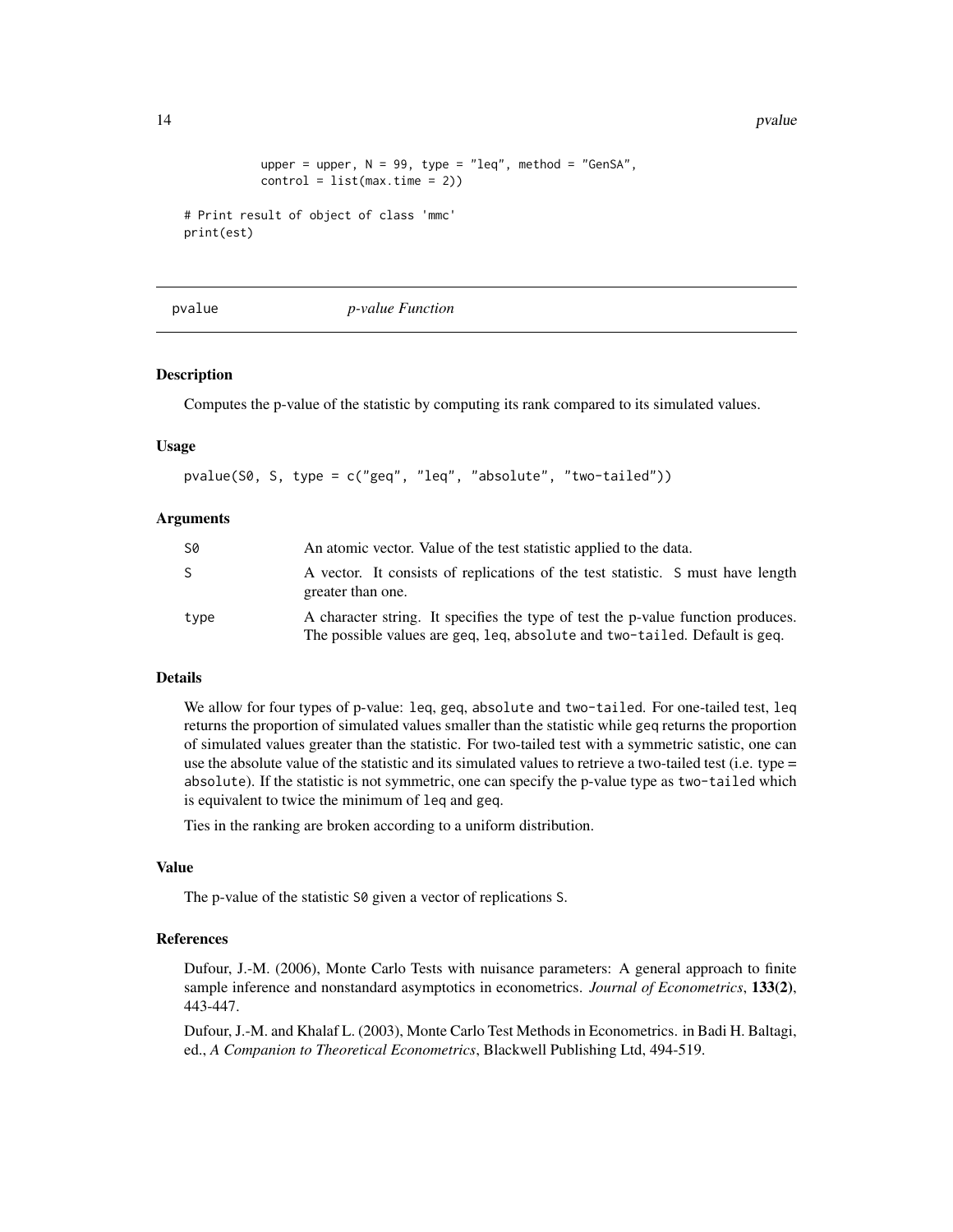#### pvalue that the contract of the contract of the contract of the contract of the contract of the contract of the contract of the contract of the contract of the contract of the contract of the contract of the contract of th

```
# Generate sample S0 and simulate statistics
SO = 0S = rnorm(99)# Compute p-value
pvalue(S0, S, type = "geq")
```